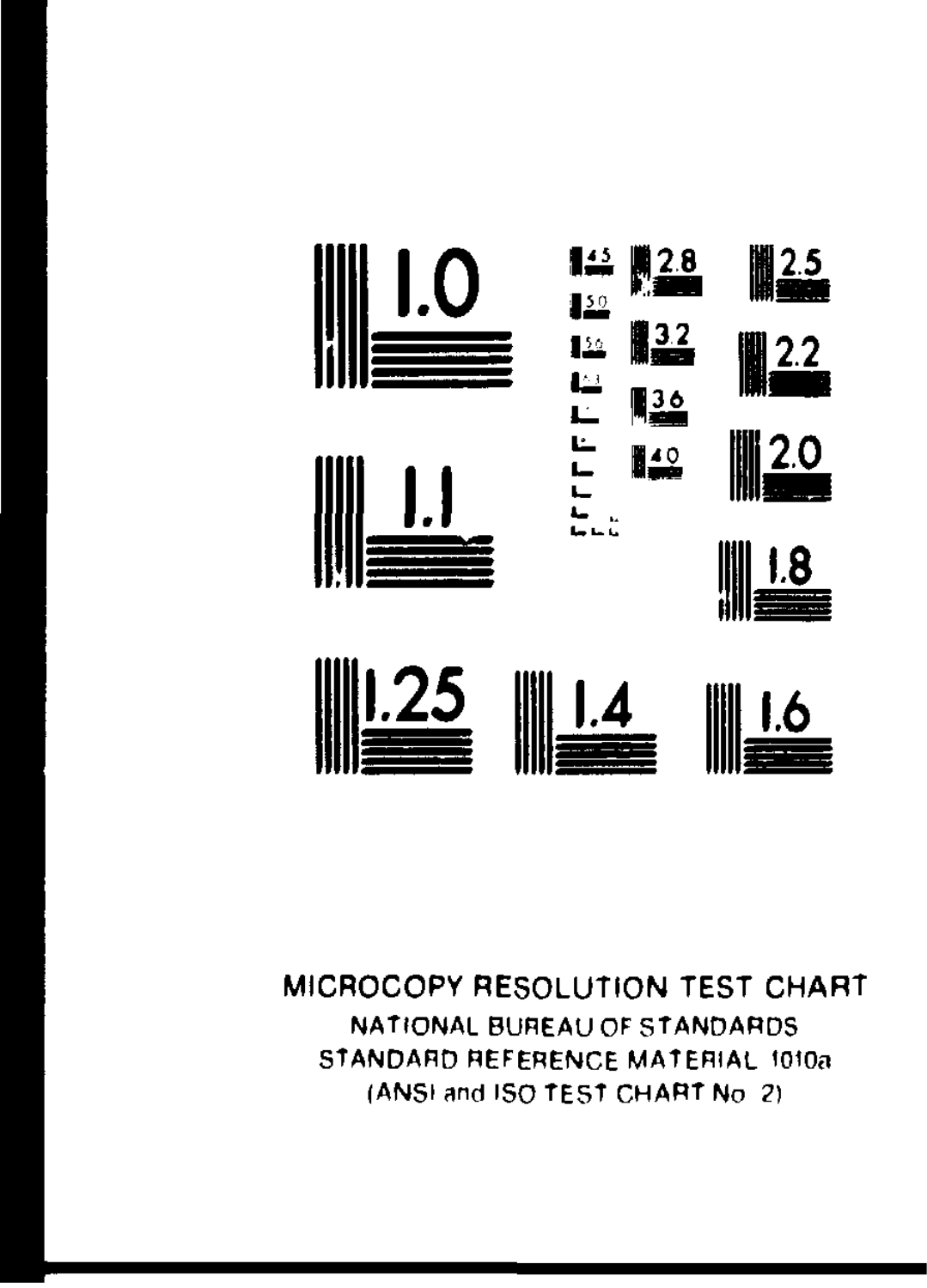

# $179251440$

## **ENEL**

**DIREZIONE STUDI E RICERCHE** Relazione **CENTRO DI RICERCA ELETTRICA n.430.153/8** 

INTERMEDIATE-SIZED PHOTOVOLTAIC PLANTS

TO SUPPLY POWER VILLAGES:

FUTURE DEVELOPMENTS



Ottobre 1988

**«Mtffiff \*** *m mm %* **«urn** 盟兄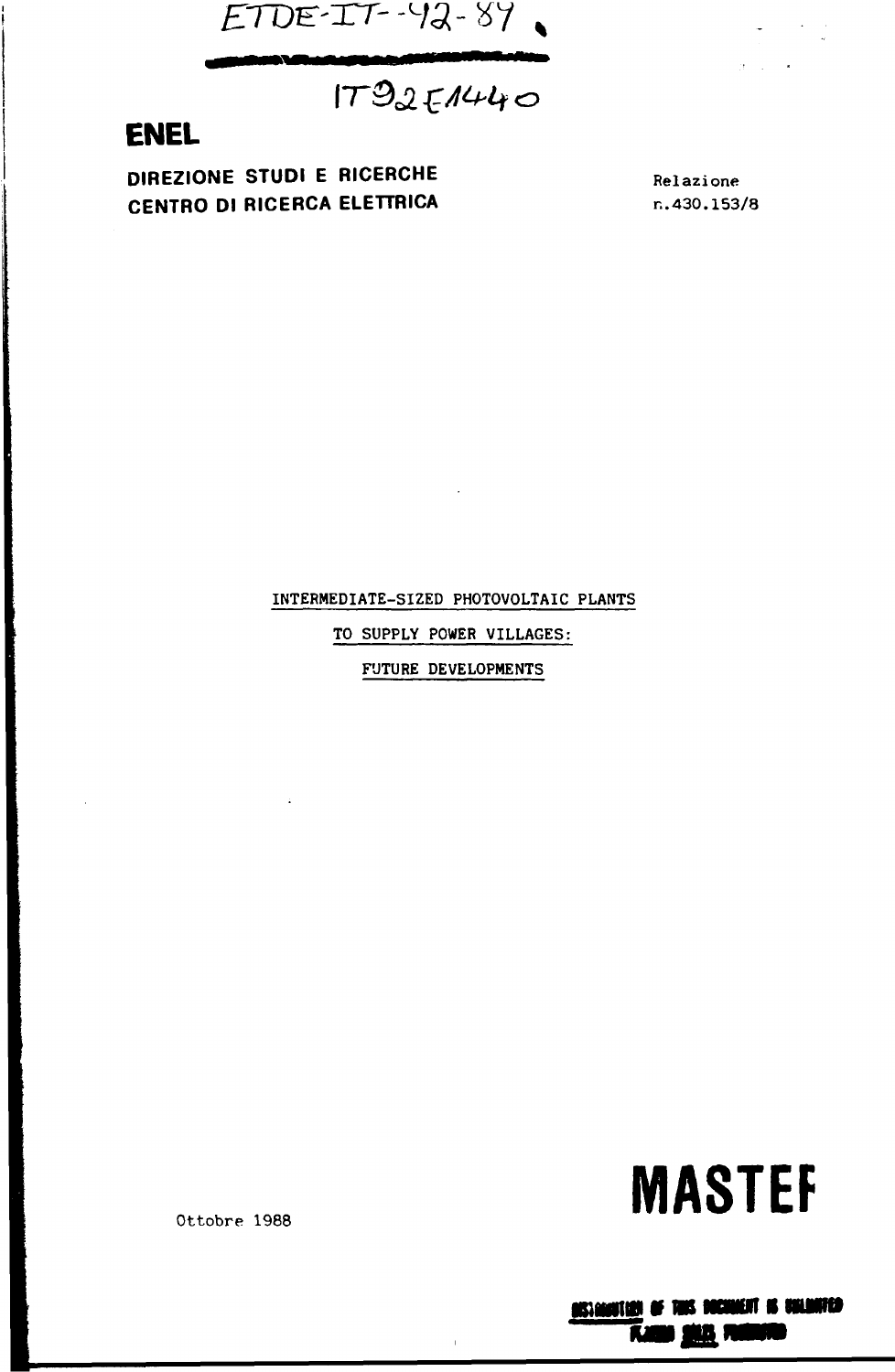**Relazione n.430.153/8** 

**ETEE-IT—92-89** 

**DE93 729449** 

### **INTERMEDIATE-SIZED PHOTOVOLTAIC PLANTS**

**TO SUPPLY POWER VILLAGES:** 

**FUTURE DEVELOPMENTS** 



M.

**DISTRIMITION OF THIS DECIDENT IS UNLESS**<br>FORCISH <u>SALES</u> PRIMATED  $R\beta$ **mm mm wamti** *oa* 

**Ottobre 1988**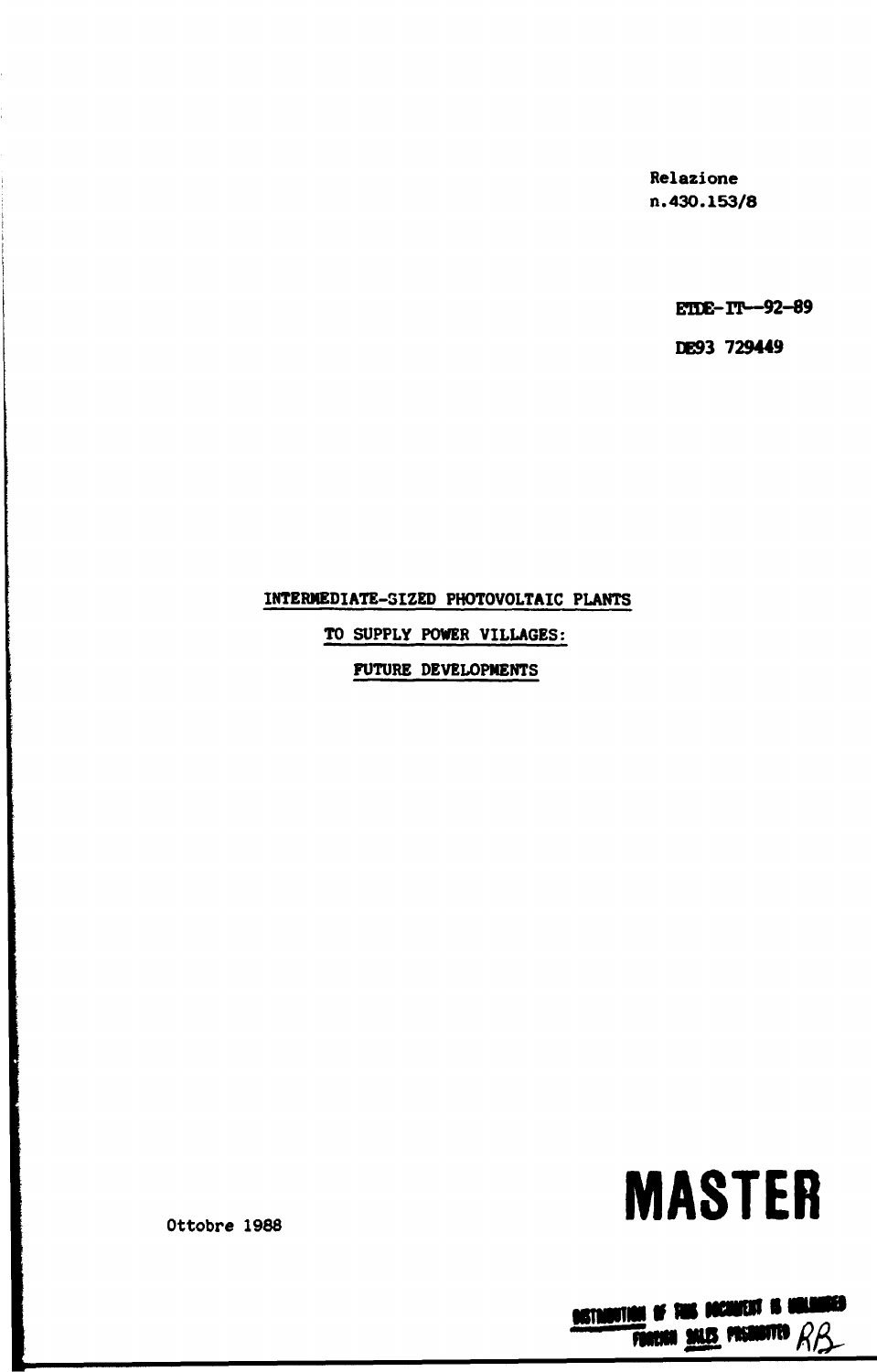#### **INTERMEDIATE-SIZED PHOTOVOLTAIC PLANTS TO SUPPLY POWER VILLAGES: FUTURE DEVELOPMENTS**

**A.Previ CNCL-DSR-CRE1 - Via A.Volta. IO Cologno Mancese (Italy)** 

#### **ABSTRACT**

**The paper gives an overview of the activity proaoted by EEC-OCXII aiaed at demonstrating the feasibility of supplying both active and passive pewer distribution networks by aeans of PV pianta. Possible iaproveaenta of the power conditioning aub-aystea are presented.** 

#### **INTRODUCTION**

**The activity proaoted by EEC-DGXII, aiaed at deaonstrating the feasibility of supplying both active and passive power distribution networks by aeans of PV plants has bee:, highly successful.** 

**The PV plants at Aghia Rouaeli, Pellwora, •ondulimi, and Vulcano are stand-alone plants that can supply snail Isolated coamunities.** 

**The plant at Kytnos supplies power to the grid with the help of electro-chemical storage; the plants at Pellwora and Vulcano can also supply power to the grid, the first with e.c. storage and the second without such storage.** 

#### **1. SUB-SYSTEM TO BE IMPROVED**

**The photovoltaic arrays and the storage systeas used at the above plants have shown a high degree of reliability during the past five years of operation.** 

**The sub-system with the lowest reliability has been found to be the d.c. - a.c. inverter, especially as regards the foreed-conmutatcd types designed for stand-alone plants. In order to understand the reasons for the romewhat nodest results obtained. It has to be remembered that the inverters used at the pilot plants are all based on the UPS technology intended for special loads (computer», etc.).** 

**UPS inverters, when they are used to supply computers, are extremely reliable, becsuse they are alwsys used in rapid switching with the grid; all overloads are therefore absorbed by the grid, while**  it remains for the invertar to supply the load with **the righi waveshape under stationary conditions. However, wher this kind of inverter is used in a photovoltaic plant without back-up from the grid.** 

**it has to be designed to stand up to all possible overloads in the grid it supplies.** 

**The MTBF required of equipment of this kind to ensure good service for users is at least 10,000 hours, while, in practice, the times recorded have been of the order of 4000-5000 hours.** 

**It is therefore clearly necessary to attempt, with the cc—operation of European manufacturers, to design a new generation o." inverters for photovoltaic purposes: in other words, strong, simply-made machines that will stand up to overloads and are provided with their own system for diagnosing faults that can be understood even by non-specialists.** 

**Again in the field of energy conversion, it would be advisable to produce forced-commutated units on an industrial scale that could operate both in the stand-alone mode and in parallel to the grid, with or without electrochemical storage.** 

#### **2. FUTURE DEVELOPMENTS Of INTERMEDIATE-SIZED PHOTO-VOLTAIC PLANTS**

**It is considered that, in the short term, it should be possible to turn medium-sized voltaic plants to good account in combination with other energy sources, mainly dicaci generating sets.** 

**The use of hybrid systems (i.e., diesel « photovoltaic) such aa the one in Fig. 1, may, generally speaking, be very useful when operating small systems designed to supply isolated communities.** 

**Indeed, they also offer the following advantages:** 

- The diesel generating-set can always operate at **full load i.e., at maximum efficiency.**